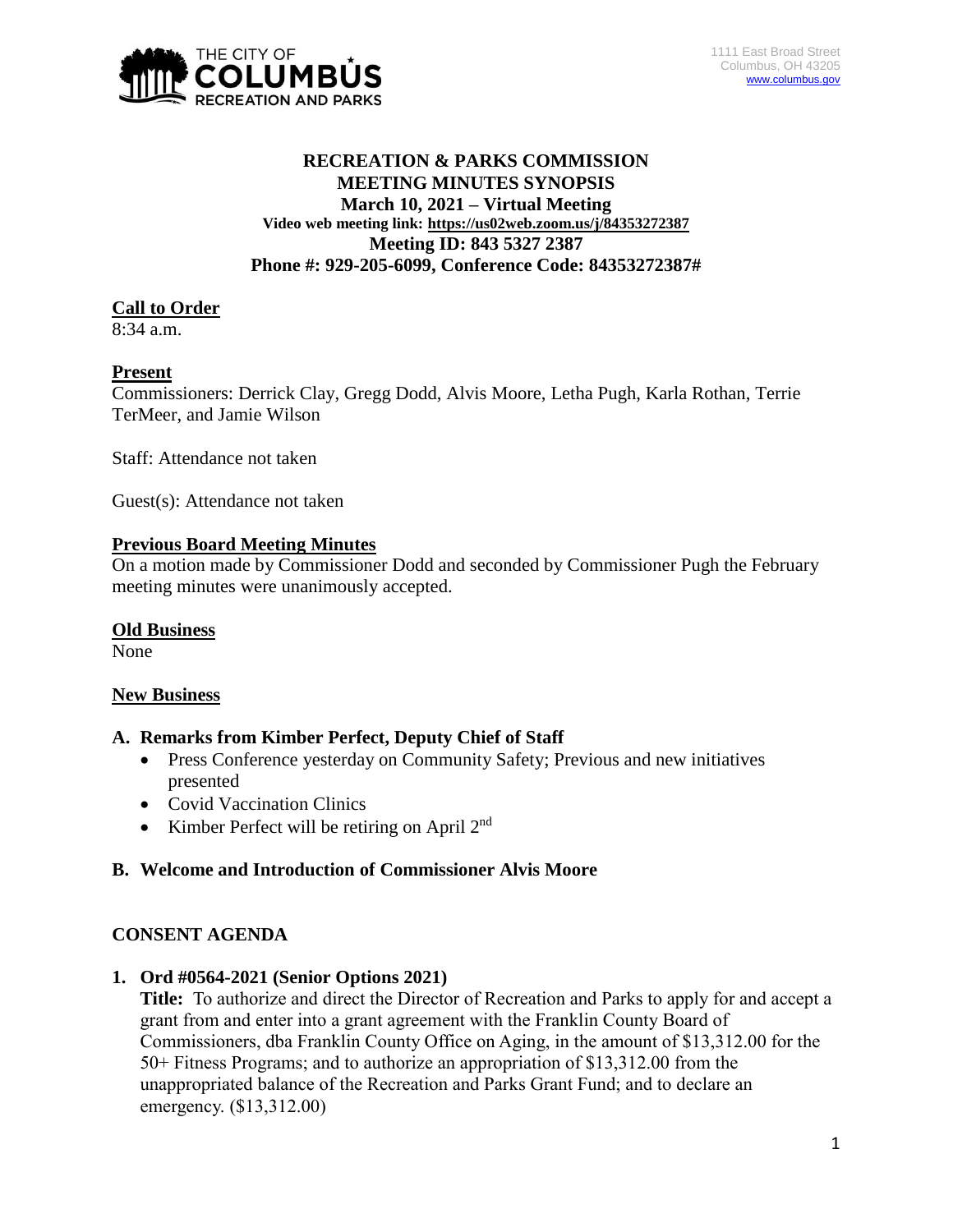

# **2. Ord #0589-2021 (Activenet 2021)**

**Title:** To authorize the Director of the Department of Recreation and Parks to enter into contract for hosted software, maintenance, and support of the Activenet software application with Active Network, LLC; to authorize the expenditure of \$170,000.00 from the Recreation and Parks Department Operating Fund; and to declare an emergency. (\$170,000.00)

# **3. Ord #0590-2021 (V.A.T. Bus Transportation 2021)**

**Title:** To authorize and direct the Director of Recreation and Parks to enter into contract with V.A.T., Inc. for transportation services; to authorize the expenditure of \$71,000.00 from the Recreation and Parks Operating Fund; and to declare an emergency. (\$71,000.00)

# **4. Ord #0594-2021 (Hotel/Motel Tax 2021)**

**Title:** To authorize the appropriation and transfer of \$115,000.00 from the Hotel/Motel Tax Fund to the Recreation and Parks Operating Fund for the support of various annual special event programming; to appropriate \$115,000.00 in the Recreation and Parks Operating Fund; and to declare an emergency. (\$115,000.00)

# **5. Ord #0616-2021 (Parks CIP Auditors Certificate 2020-2021)**

**Title:** To authorize and direct the City Auditor to establish an auditor's certificate in the amount of \$250,000.00 for various expenditures for labor, materials, and equipment in conjunction with park improvements within the Recreation and Parks Department; and to authorize the expenditure of \$250,000.00 from the Voted Recreation and Parks Bond Fund. (\$250,000.00)

# **6. Ord #0636-2021 (Facilities CIP Auditors Certificate 2020-2021)**

**Title:** To authorize and direct the City Auditor to set up a certificate in the amount of \$250,000.00 for various expenditures for labor, materials, and equipment in conjunction with Recreation and Parks facility improvements; and to authorize the expenditure of \$250,000.00 from the Recreation and Parks Voted Bond Fund; and to declare an emergency. (\$250,000.00)

# **7. Ord #0637-2021 (Acquisition and Asset Management CIP AC 2020-2021)**

**Title:** To authorize and direct the City Auditor to establish an auditor's certificate in the amount of \$70,000.00 for various expenditures related to property acquisitions and asset management services within the Recreation and Parks Department; and to authorize the expenditure of \$70,000.00 from the Voted Recreation and Parks Bond Fund. (\$70,000.00)

# **8. Ord #0638-2021 (Sports CIP Auditors Certificate 2020-2021 )**

**Title:** To authorize and direct the City Auditor to establish an auditor's certificate in the amount of \$58,692.00 for various expenditures for labor, material and equipment in conjunction with sports facilities improvements within the Recreation and Parks Department; to authorize the transfer of \$59,692.00 within the Recreation and Parks Voted Bond Fund; to authorize the amendment of the 2020 Capital Improvements Budget; to authorize the expenditure of \$58,692.00 from the Voted Recreation and Parks Bond Fund; and to declare an emergency. (\$58,692.00)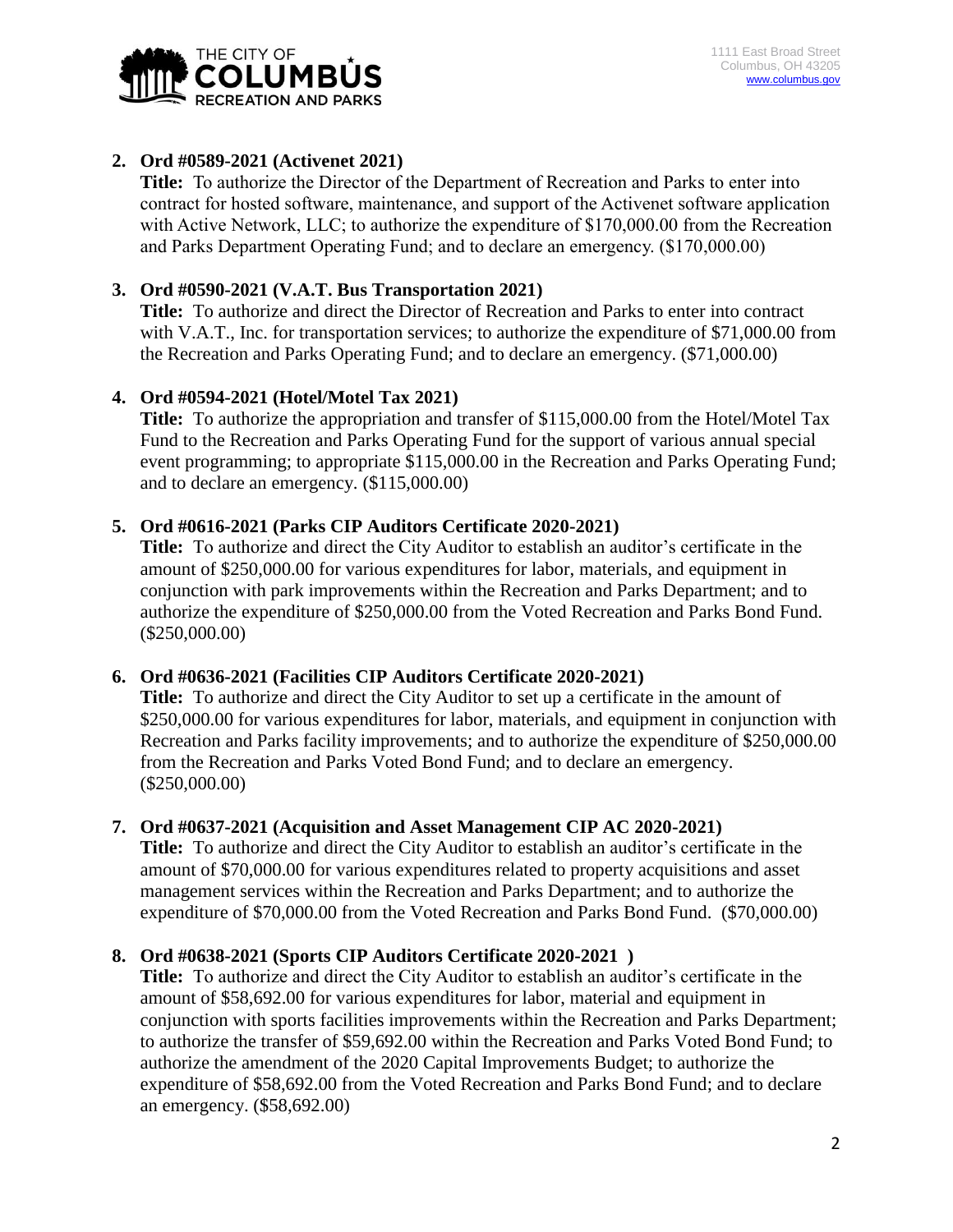

### **9. Ord #0639-2021 (Opportunity Projects, Director's Discretion CIP AC 2020-21)**

**Title:** To authorize and direct the City Auditor to establish an auditor's certificate in the amount of \$250,000.00 for various expenditures for labor, materials, and equipment in conjunction with high priority opportunity projects within the Recreation and Parks Department; to authorize the expenditure of \$250,000.00 from the Voted Recreation and Parks Bond Fund; and to declare an emergency. (\$250,000.00)

On a motion made by Commissioner TerMeer and seconded by Commissioner Dodd the Commission unanimously approved the Consent Agenda.

### **ADMINISTRATION AGENDA**

#### **10. Ord #0623-2021 (Private Boat Dock Transfer - Code Changes)**

**Title:** This code package will include modification to various sections of Chapter 9 including 912, 913, 919, 919.26 and 921 to transfer authority of private boat dock permitting to the Department of Public Utilities (DPU) and to authorize the Land Stewardship Program managed by DPU in code. The Land Stewardship Program is currently authorized by a joint management agreement between CRPD and DPU. These revisions are contingent on the passage of separate legislation authorizing the creation of Chapter 1117 of the Columbus City Code and shall become effective 30 days following the approval of 1117.

#### **11. Ord #0595-2021 (Westgate Park Open Shelter Improvements 2021)**

**Title:** To authorize the Director of the Recreation and Parks Department to enter into contract with Tyevco, Inc. for the Westgate Park Open Shelter Improvements project and to authorize an expenditure of \$32,600.00 from the Recreation and Parks Capital Improvements Project Fund; and to declare an emergency. (\$32,600.00)

#### **12. Ord #0596-2021 (Tuttle Park Lower Field Improvements 2021)**

**Title:** To authorize the Director of the Recreation and Parks Department to enter into contract with R.W. Setterlin Building Company for the Tuttle Park Lower Field Improvements and to authorize an expenditure of \$933,436.70 from the Recreation and Parks Voted Bond Fund; and to authorize an expenditure of \$86,800.00 from the Recreation and Parks Voted Bond Fund for interdepartmental inspections and fees; and to declare an emergency. **(**\$933,436.70)

#### **13. Ord #0617-2021 (Franklin Park Conservatory - Operating Support 2021)**

**Title:** To authorize and direct the Director of Recreation and Parks to enter into an agreement with the Franklin Park Conservatory Joint Recreation District for the city's share of the operation of the District in 2021; to authorize the expenditure of \$350,000.00 from the Recreation and Parks Operating Fund; and to declare an emergency. (\$350,000.00)

#### **14. Ord #0622-2021 (King Arts Complex - Operating Support 2021)**

**Title:** To authorize the Director of Recreation and Parks to enter into an agreement with the Community Arts Project, Inc., DBA, The King Arts Complex, to provide financial support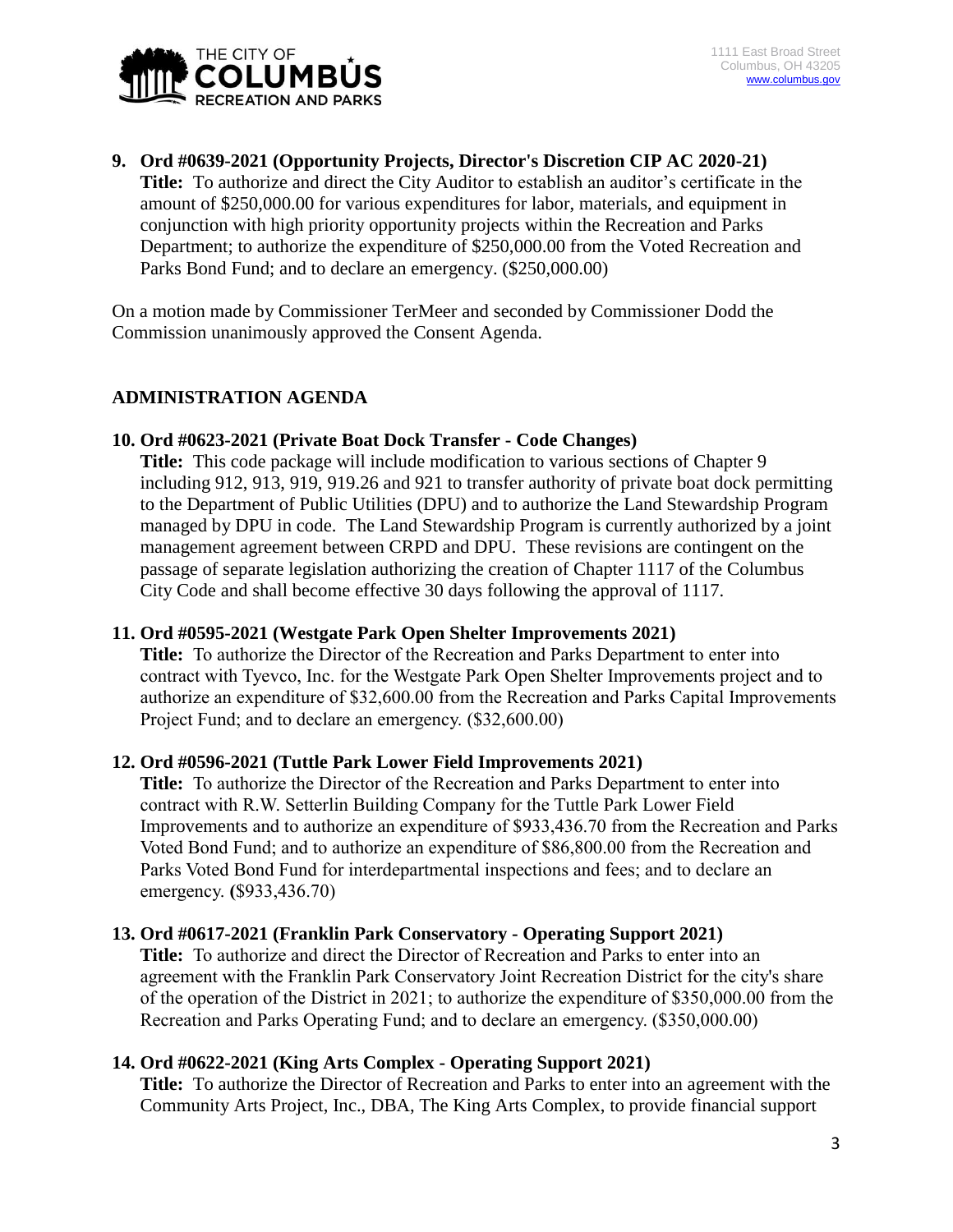

toward community programming, facility operations and maintenance; to authorize the expenditure of \$125,000.00 from the Recreation and Parks Operating Fund; and to declare an emergency. (\$125,000.00)

## **15. Ord #0632-2021 (Trinity Transition - Diversity, Equity, and Inclusion Services)**

**Title:** To authorize the Director of the Recreation and Parks Department to enter into contract with Trinity Transition Consultants LLC (TTC), to provide support services in developing sustainable, diverse, equitable, inclusive and anti-racist workplace culture that reflects the Departments core values, mission, and vision.

On a motion made by Commissioner Rothan and seconded by Commissioner Pugh the Commission unanimously approved the Administration Agenda.

### **CRPD Commission By-Laws presented by Sophia Fifner**

The Columbus Recreation and Parks Commission of the City of Columbus, Ohio, hereinafter referred to asthe "Commission", constituted pursuant to Sections 128 and 129 of the Columbus City Charter and governed by Chapter 913 of City Code ("C.C."), hereby adopts these By Laws to govern its proceedings in accordance with C.C. Chapters 121 and 913.

On a motion made by Commissioner TerMeer and seconded by Commissioner Dodd the Commission unanimously approved the Columbus Recreation & Parks Commission By-Laws.

## **Department and Project Updates**

- Land Stewardship and Boat Docks Presentation by Chad Karg
	- o Codes effected by this legislation:
		- Chapter 912 Trees and Shrubs
		- Chapter 913 Recreation and Parks Commission
		- Chapter 919 Park Rules and Regulations
		- Chapter 921 Watercraft on Reservoirs
		- o Columbus' Nature Preserves Presentation by Tina Mohn
			- Nature Preserves
			- Wetland and Vernal Pool
			- **Columbus' Nature Preserve City Code Addition** 
				- Chapter 919 Regarding Director and Commission approval
- Urban Forestry Master Plan Presentation by Rosalie Hendon
	- o A vote of support on the plan will be presented to the CRPD Commission in April
- 2020-2021 Capital Budget Plan by Craig Murphy

### **CRP Foundation Update**

- Marketing and Finance Committee updates will shared with the Commission
- P.L.A.Y. Outing
- Updates on donations and upcoming projects/events

# **Division Updates**

No updates given do to time